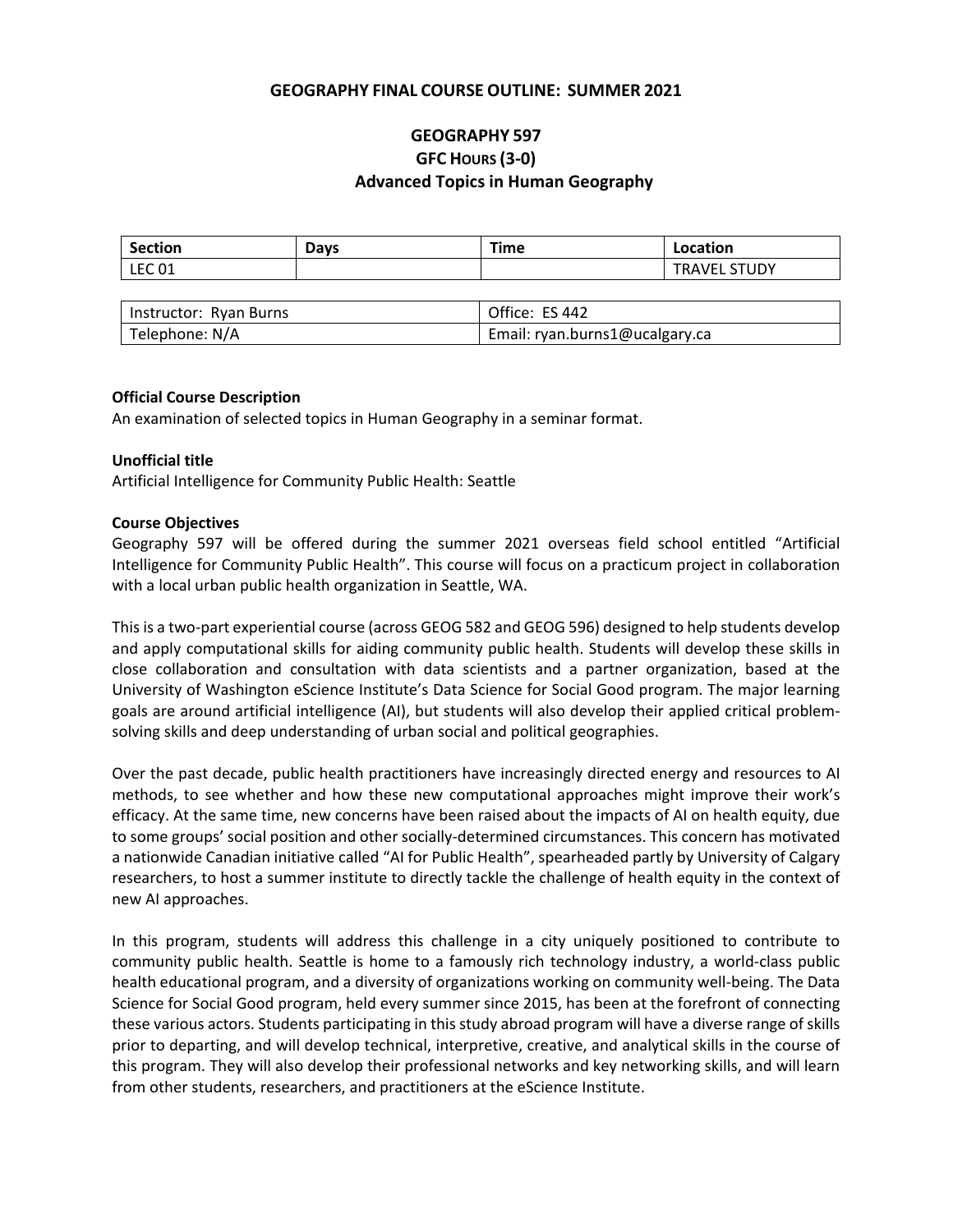# **Course Learning Outcomes**

The Department of Geography is committed to student knowledge and skill development. The table below lists the key learning outcomes for this course, the program-learning outcomes to which they contribute, and the expected level of achievement.

## **By the end of this course, students should be able to:**

| <b>Course Learning Outcomes</b>                                                | $PLO(s)*$      | Level(s) $**$ |
|--------------------------------------------------------------------------------|----------------|---------------|
| Explain how different artificial intelligence algorithms might address a       | 3,4,6,8        | 3             |
| particular public health-related inquiry differently.                          |                |               |
| Compose an advanced-level artificial intelligence algorithm that               | 1,2,3,4,6,     | 3             |
| demonstrates your critical reflection on the role of computation in            | 7.8            |               |
| community well-being and community health.                                     |                |               |
| Contribute to community well-being and community public health by              | 4, 5, 7, 8     | 3             |
| leveraging artificial intelligence methods.                                    |                |               |
| Propose tangible ways to use artificial intelligence to address issues related | 3,4,5,7,8      | 3             |
| to health inequity.                                                            |                |               |
| Reflect on the politics, ethics, opportunities, and challenges of using        | 1, 2, 3, 4, 5, | 3             |
| artificial intelligence for community health.                                  | 6,7,8          |               |

*\*PLOs = Program Learning Outcomes: 1 = reflect and communicate diverse human-environment perspectives, 2 = identify and explain human-environment processes, 3 = implement sampling, data collection, analyses and communication methods, 4 = analyze spatial and temporal aspects of human-environment systems, 5 = employ knowledge, arguments, and methodologies for solving human-environment problems, 6 = evaluate geospatial data and manipulate it to create cartographic products, 7 = communicate geographic concepts using oral, written, graphic, and cartographic modes, and 8 = demonstrate literacy skills.*

*\*\*Levels: 1 = Introductory, 2 = Intermediate, and 3 = Advanced.*

## **Prerequisites:**

Consent of the Department.

A working knowledge of computer science principles is desirable but not necessary. Each student team will have someone with technical expertise and others with topical expertise.

## **Learning Resources**

Required readings will be posted to the course D2L.

| Weight | <b>Assessed Components</b>     | Due                                                                                                                                                                                            |
|--------|--------------------------------|------------------------------------------------------------------------------------------------------------------------------------------------------------------------------------------------|
| 20 %   | Weekly blog posts              | July 30 <sup>th</sup> and Aug 7 <sup>th</sup> .                                                                                                                                                |
| 15     | Course participation           | We will gather as a class every day for one hour to discuss<br>course readings and project progress.                                                                                           |
| 25     | Final collaborative AI product | August 6                                                                                                                                                                                       |
|        |                                | 5% of this grade will be given for completing a peer and self<br>assessment. Final assignment marks will be weighted<br>according to general consensus of workload distribution<br>and effort. |
| 20     | Final presentation             | August 6                                                                                                                                                                                       |

# **Grading (Weighting)**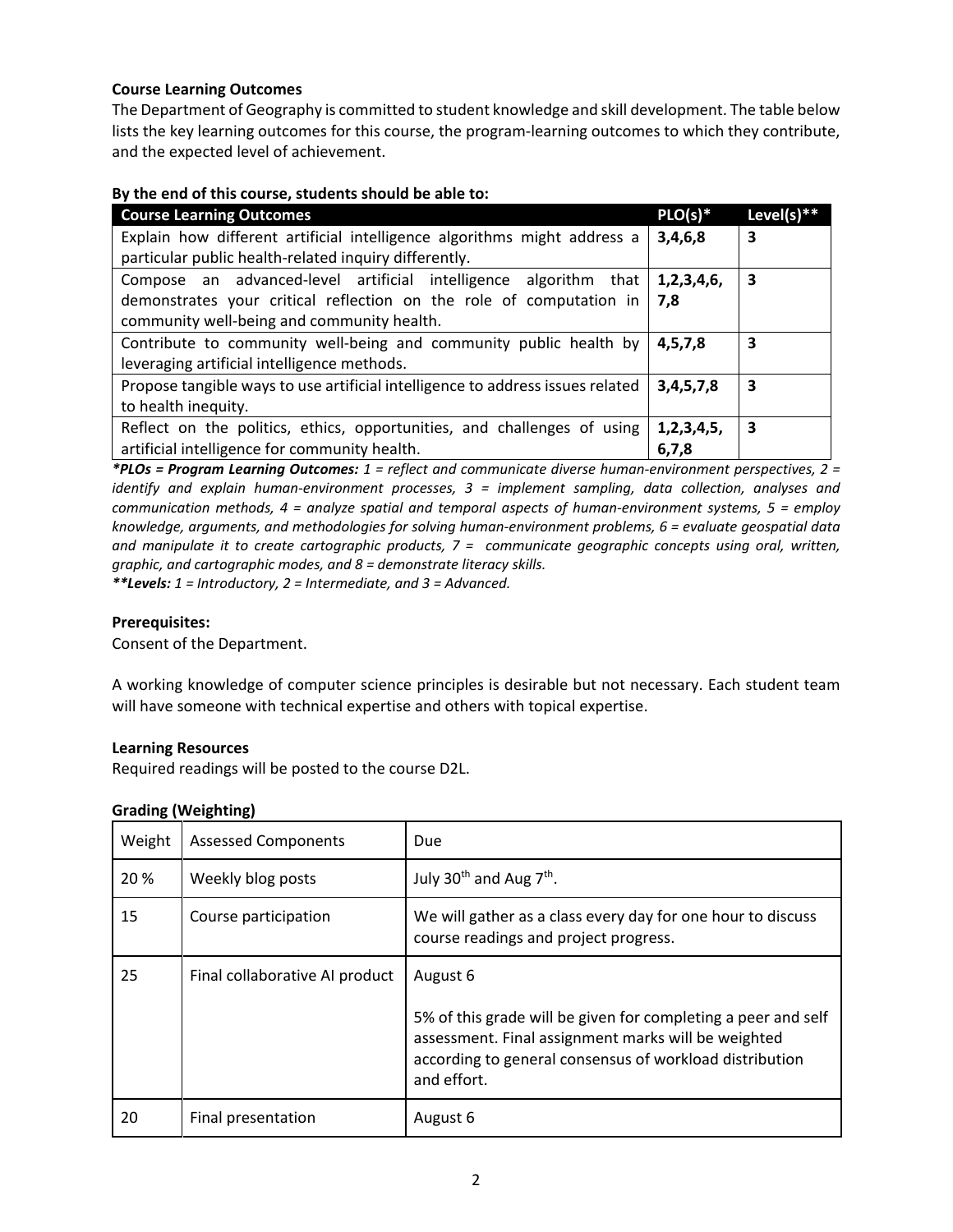| -20 | Post-trip reflection essay | August 13, 6 days after returning to Calgary. |
|-----|----------------------------|-----------------------------------------------|
|     |                            |                                               |

*There is no final exam for this course.* 

# **Weekly Blog Posts**

As an externally facing reflection on your experience and your learning in this program, each of you will write two blog posts for a course blog to communicate what you are learning in and from the city of Seattle to your peers at UofC, to your family and friends, and, perhaps, future employers.

Your posts should creatively incorporate theoretical and practical material from lectures and readings, but, rather than using formal academic citation, this course material will become the framework and toolkit that allows you to correspond with multiple publics. You should also contend with your own embodied experience as someone intervening in a city that is not your own, using methods that are often (falsely) seen to apply equally everywhere.

# **Course participation**

Every day for at least one hour we will meet to discuss course readings and update each other on work progress. Think of these as team meetings. Your attendance and participation is important and not optional. I will expect you to contribute your critical reflections on the study abroad in relation to our readings. In other words, participation is not just showing up  $-$  it is showing up prepared and engaging thoughtfully and generously in all activities and with one another in the collective learning experience. What you learn in this study abroad is directly related to your willingness to engage wholeheartedly with the material, the assignments, and with one another. We expect you to come to each class meeting and activity on-time and prepared, and work to cultivate an intellectual community in our time together. Sometimes for these meetings we will be joined by other DSSG participants.

# **Final collaborative AI product**

The major deliverable for this course is an AI product that you, as a group, develop for your community collaborator. This AI must (1) address a need as expressed by that partner, (2) mobilize the knowledge of all team members, (3) explicitly address some issue related to health inequity, and (4) result from a deliberation of a range of AI approaches. Expect to deliver this product via Github.

Part of this submission will involve completing a short survey evaluating your contribution in relation to the others' contributions. I will use this to ensure that marks are distributed fairly across all team members.

## **Final presentation**

On the final day of the program, you will present your work to your organization partner, to the DSSG program, and to the eScience Institute. This presentation should be an honest and reflective presentation as well as a technical one: the audience will want to know both what you produced, but also your critical reflection on the process. In other words, you should explain the AI approach you've taken, and mobilize technical jargon to explain it, but also think about its relation to inequity and socio-political critiques. It is essential to practice this presentation before delivering it, despite the short timeframe.

## **Post-trip reflection essay**

Within a few days of the program conclusion, you should deliver a short essay (~3000-4500 words) making some personal reflections on what you've learned. Here I will be looking for deep grappling with course themes: around what exactly *is* community public health, what assumptions we took into "the field" of the DSSG program in Seattle, how we successfully or unsuccessfully we addressed our partner organization's needs, and what are the challenges and opportunities facing artificial intelligence for community public health. In this essay you should mobilize course readings to help you think through your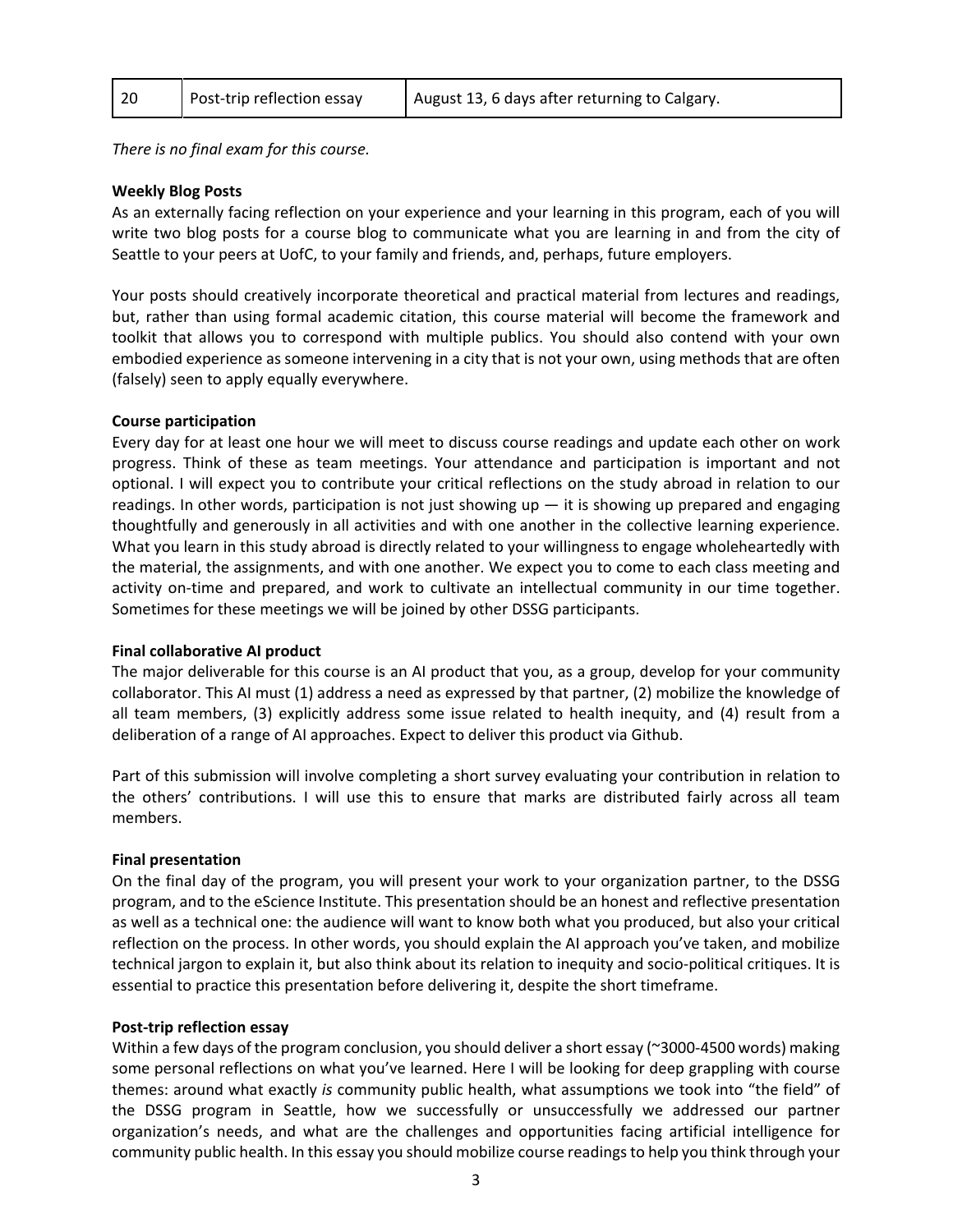reflections. You may also reflect on your personal experience: how easy or difficult was it for you as an individual with your own set of embodied knowledges and experiences?

- It is essential to pass all components to pass the course as whole.
- Given the intensive timeline of this course, your punctual submission of assignments is crucial, and the late penalty proportionally steep. I will allow one (and only one) chance to re-submit work throughout the course. This late assignment will be penalized 10% per 24 hours of tardiness.

## **Grading System**

| $96 - 100$ A+ | $77 - 80$ B  | $59 - 61$ C- |  |
|---------------|--------------|--------------|--|
| $90 - 95$ A   | $71 - 76$ B- | $55 - 58$ D+ |  |
| $86 - 89$ A-  | $65 - 70$ C+ | $50 - 54$ D  |  |
| $81 - 85$ B+  | $62 - 64$ C  | $0 - 49$ F   |  |

In the event that a student misses any course work due to illness, supporting documentation, such as a medical note or a statutory declaration will be required see: [https://www.ucalgary.ca/pubs/calendar/current/m-1.html.](https://www.ucalgary.ca/pubs/calendar/current/m-1.html) We will accommodate reasonable unexpected difficulties related to health and wellbeing.

Please refer to<https://www.ucalgary.ca/registrar/registration/appeals/student-faq> for frequently asked questions concerning the provision of a medical note/statutory declaration.

## **Supplementary Fees**

No supplementary fees will be assessed.

*For additional detailed course information posted by the instructor, visit the course Desire2Learn page online at [https://d2l.ucalgary.ca/d2l/home.](https://d2l.ucalgary.ca/d2l/home)*

# *SUPPLEMENTAL INFORMATION*

## **Principles of Conduct**

The University Calendar includes a statement on the principles of conduct expected of all members of the university community (including students, faculty, administrators, any category of staff, practicum supervisors, and volunteers), whether on or off university property. This statement applies in all situations where members of the university community are acting in their university capacities. All members of the university community have a responsibility to familiarize themselves with the principles of conduct statement, which is available at: [www.ucalgary.ca/pubs/calendar/current/k.html.](http://www.ucalgary.ca/pubs/calendar/current/k.html)

## **Plagiarism, Cheating, and Student Misconduct**

The University of Calgary is committed to the highest standards of academic integrity and honesty. Students are expected to be familiar with these standards regarding academic honesty and to uphold the policies of the University in this respect.

Academic dishonesty is not an acceptable activity at the University of Calgary, and students are **strongly advised** to read the Student Misconduct section in the University Calendar at: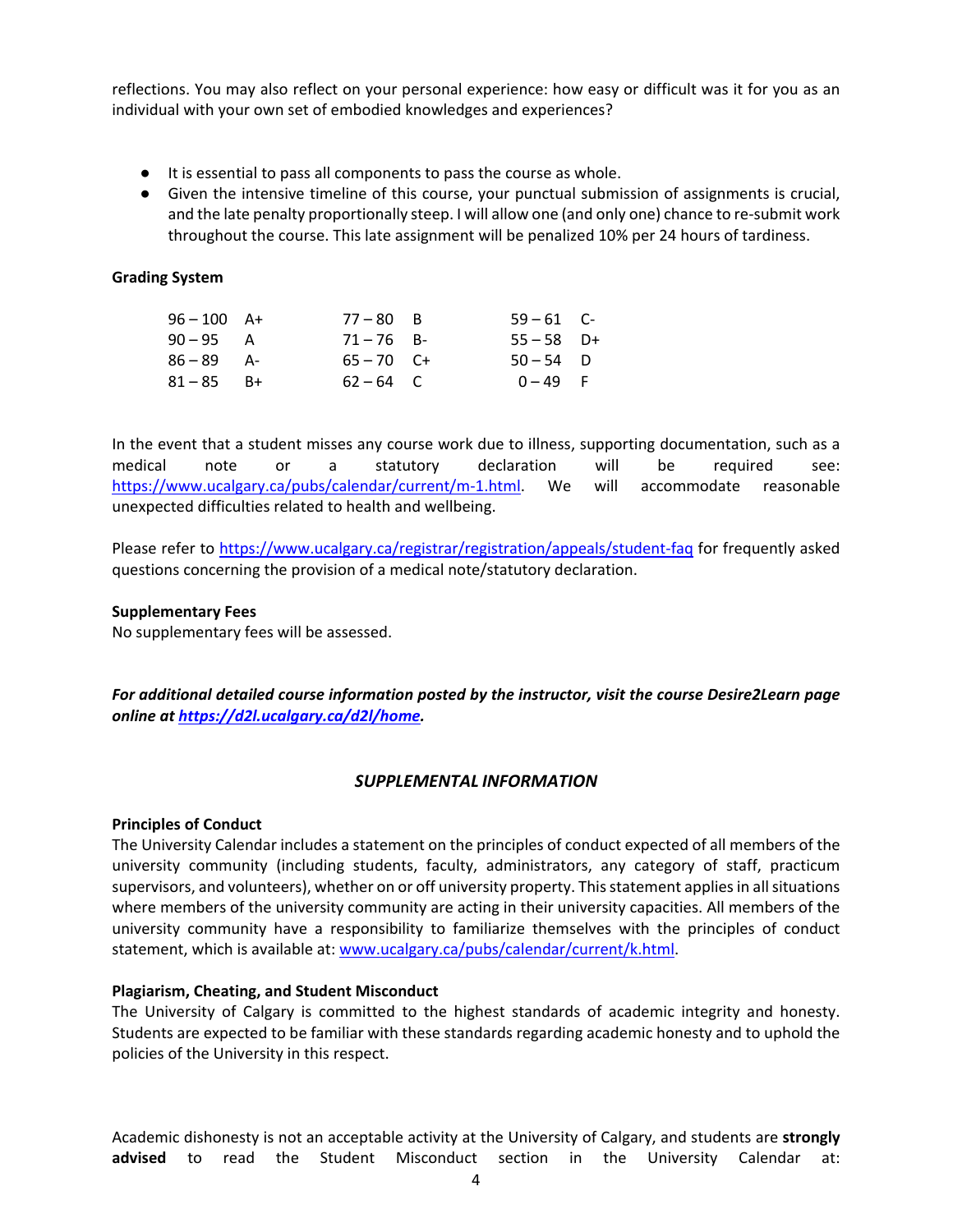[www.ucalgary.ca/pubs/calendar/current/k-3.html.](http://www.ucalgary.ca/pubs/calendar/current/k-3.html) Often, students are unaware of what constitutes academic dishonesty or plagiarism. The most common are (1) presenting another student's work as your own, (2) presenting an author's work or ideas as your own without adequate citation, and (3) using work completed for another course. Such activities will not be tolerated in this course, and students suspected of academic misconduct will be dealt with according to the procedures outlined in the calendar at: [www.ucalgary.ca/pubs/calendar/current/k-5.html.](http://www.ucalgary.ca/pubs/calendar/current/k-5.html)

# **Instructor Intellectual Property**

Information on Instructor Intellectual Property can be found at <https://www.ucalgary.ca/policies/files/policies/Intellectual%20Property%20Policy.pdf>

# **Freedom of Information and Protection of Privacy**

Freedom of Information and Protection of Privacy (FOIP) legislation in Alberta disallows the practice of having students retrieve assignments from a public place, such as outside an instructor's office, the department office, etc. Term assignments will be returned to students individually, during class or during the instructor's office hours; if students are unable to pick up their assignments from the instructor, they must provide the instructor with a stamped, self-addressed envelope to be used for the return of the assignment.

# **Human subjects**

Students in the course will not be expected to participate as subjects or researchers when research on human subjects may take place.

# **Internet and electronic communication device information**

There are not restrictions on the use of laptops and tablets in class if they are used to take notes or find information relevant to the class, and if there is no disturbance or distraction of other students or the instructor. Phones must be turned off during class, unless you have previously identified yourself to the instructor as a health care or law enforcement professional.

# **Posting of Grades and Picking-up of Assignments**

Graded assignments will be returned by the instructor or teaching assistant personally during scheduled lecture or laboratory periods, unless they are made available electronically through the course D2L webpage. Grades and assignments will not be available at the Department of Geography's main office.

## **Academic Accommodations**

It is the student's responsibility to request academic accommodations, according to the university policies and procedures listed in the University Calendar.

The student accommodation policy can be found at: [www.ucalgary.ca/access/accommodations/policy.](http://www.ucalgary.ca/access/accommodations/policy) Students needing an accommodation because of a disability or medical condition should communicate this need to Student Accessibility Services in accordance with the Procedure for Accommodations for Students with Disabilities: [www.ucalgary.ca/policies/files/policies/student-accommodation-policy.pdf.](http://www.ucalgary.ca/policies/files/policies/student-accommodation-policy.pdf)

Students needing an accommodation based on a protected ground other than disability should communicate this need, preferably in writing to their instructor or the Department Head (email: [david.goldblum@ucalgary.ca\)](mailto:david.goldblum@ucalgary.ca).

## **Copyright Legislation**

All students are required to read the University of Calgary policy on Acceptable Use of Material Protected